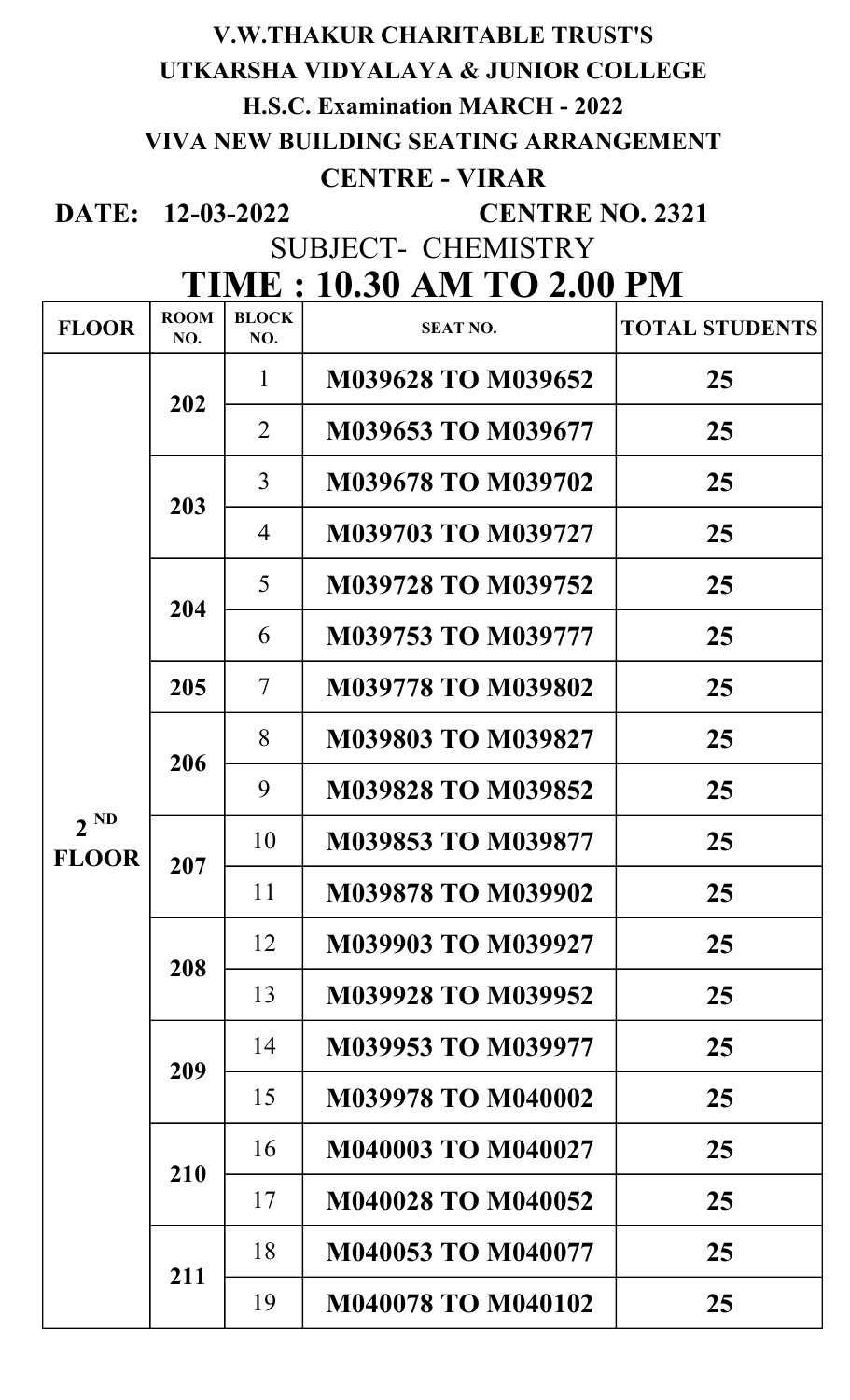#### V.W.THAKUR CHARITABLE TRUST'S UTKARSHA VIDYALAYA & JUNIOR COLLEGE H.S.C. Examination MARCH - 2022 VIVA NEW BUILDING SEATING ARRANGEMENT CENTRE - VIRAR 12-03-2022

DATE:

#### CENTRE NO. 2321

# SUBJECT- CHEMISTRY

## TIME : 10.30 AM TO 2.00 PM

| <b>FLOOR</b>    | <b>ROOM</b>   | <b>BLOCK NO.</b> | <b>SEAT NO.</b>           | <b>TOTAL</b>    |
|-----------------|---------------|------------------|---------------------------|-----------------|
|                 | NO.           |                  |                           | <b>STUDENTS</b> |
|                 | 302           | 20               | <b>M040103 TO M040127</b> | 25              |
|                 |               | 21               | <b>M040128 TO M040152</b> | 25              |
|                 |               | 22               | <b>M040153 TO M040177</b> | 25              |
|                 | 303           | 23               | <b>M040178 TO M040202</b> | 25              |
|                 | 304           | 24               | <b>M040203 TO M040227</b> | 25              |
|                 |               | 25               | <b>M040228 TO M040253</b> | 25              |
|                 | 305           | 26               | <b>M040254 TO M040278</b> | 25              |
|                 | 306           | 27               | M040279 TO M040303        | 25              |
|                 |               | 28               | <b>M040304 TO M040328</b> | 25              |
|                 | 308           | 29               | M040329 TO M040353        | 25              |
|                 |               | 30               | <b>M040354 TO M040378</b> | 25              |
|                 |               | 31               | <b>M040379 TO M040403</b> | 25              |
|                 | 309           | 32               | <b>M040404 TO M040428</b> | 25              |
| 3 <sup>RD</sup> |               | 33               | M040429 TO M040453        | 25              |
| <b>FLOOR</b>    | 310           | 34               | <b>M040454 TO M040478</b> | 25              |
|                 | 311           | 35               | <b>M040479 TO M040503</b> | 25              |
|                 |               | 36               | M040504 TO M040528        | 25              |
|                 | 312           | 37               | M040529 TO M040553        | 25              |
|                 | 313           | 38               | <b>M040554 TO M040578</b> | 25              |
|                 |               | 39               | <b>M040579 TO M040603</b> | 25              |
|                 | 314           | 40               | <b>M040604 TO M040628</b> | 25              |
|                 |               | 41               | M040629 TO M040653        | 25              |
|                 | 315           | 42               | <b>M040654 TO M040678</b> | 25              |
|                 | B/316         | 43               | <b>M040679 TO M040703</b> | 25              |
|                 | <b>B</b> /317 | 44               | <b>M040704 TO M040728</b> | 25              |
|                 |               | 45               | M040729 TO M040753        | 25              |
|                 | <b>B</b> /318 | 46               | <b>M040754 TO M040778</b> | 25              |
|                 |               | 47               | <b>M040779 TO M040803</b> | 25              |
|                 | <b>B</b> /319 | 48               | <b>M040804 TO M040828</b> | 25              |